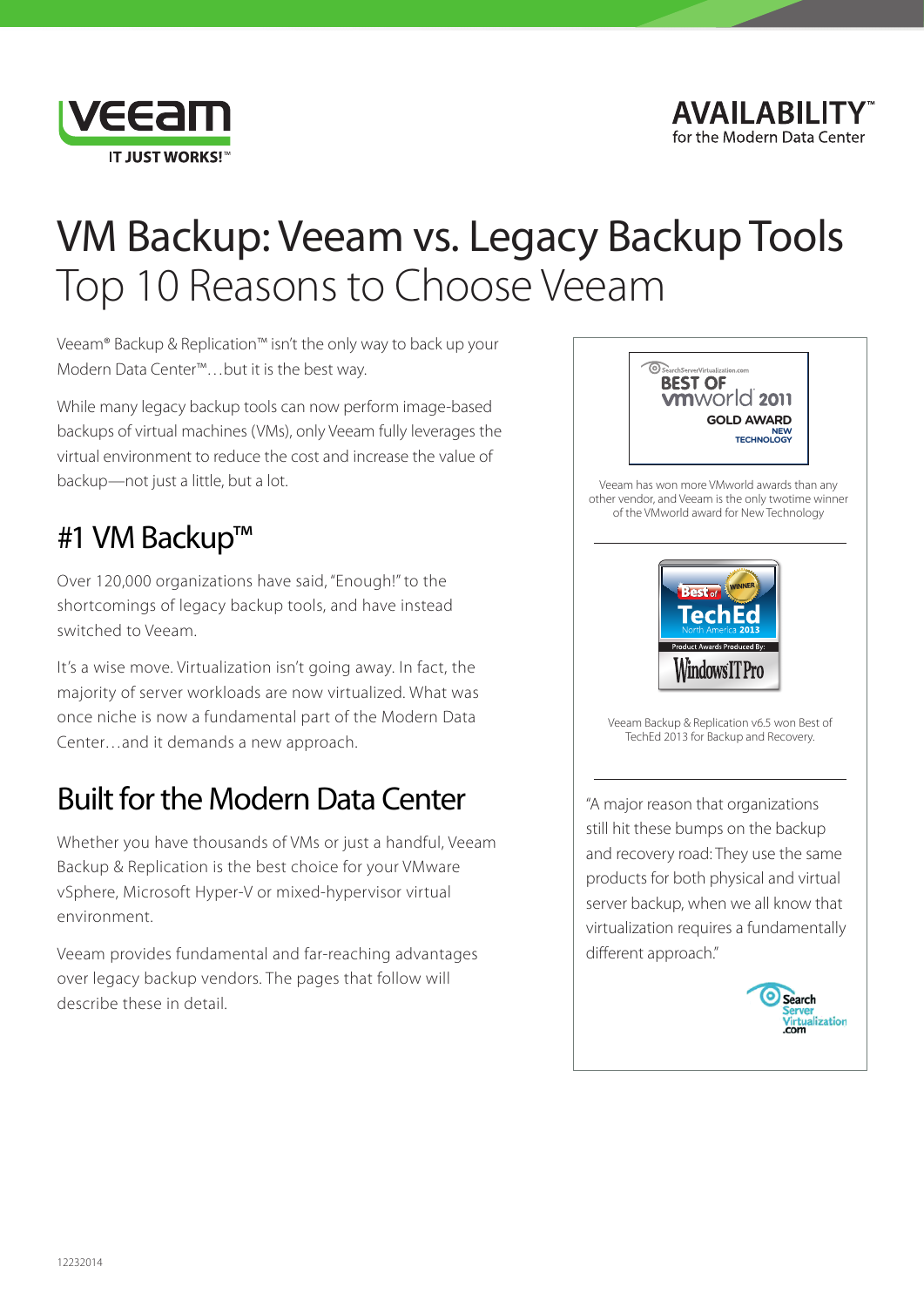## What the competition says about Veeam

Veeam's leadership in VM backup is undisputed. Since bursting onto the scene in 2008, Veeam has shaken up the backup and data protection world with innovation after innovation. So you probably won't hear that Veeam's functionality is lacking, since that would be a difficult argument to make.

Instead, you'll likely hear that Veeam is virtual only and can't back up physical machines.

It's true—Veeam takes full advantage of virtual architecture to do things not possible with physical servers and legacy backup tools. It's how we can do what we do. And because virtualization is a fundamental component of the Modern Data Center, it's exactly the right place to be.

Legacy backup tools were built for the physical world and simply retrofitted for virtualization. Their roots are in the physical world, which constrains what they can do for VMs.

| Physical backup tools                                                                                                                           | Veeam                                                                                                                                 |                                                                                                                                                                                                                                 |
|-------------------------------------------------------------------------------------------------------------------------------------------------|---------------------------------------------------------------------------------------------------------------------------------------|---------------------------------------------------------------------------------------------------------------------------------------------------------------------------------------------------------------------------------|
| Require agents inside each VM<br>for granular recovery and proper<br>application backup and recovery.                                           | Is completely agentless. Agents are<br>not used to perform or assist with<br>backups, and agents are not used for<br>recovery either. | While others claim to be agentless for certain<br>types of backups and/or restores, only Veeam is<br>agentless in every circumstance.                                                                                           |
| Make it difficult to find VMs or<br>navigate the virtual infrastructure.                                                                        | Is intuitive and easy to use. Veeam<br>feels like it was built for virtualization<br>because it was!                                  | As one Veeam customer put it: Our legacy<br>backup tool felt like a bolt-on piece of<br>equipment-like protecting the virtual<br>environment was an afterthought. Veeam feels<br>like it was built specifically to support VMs. |
| Often take months to provide<br>support for new vSphere and<br>Hyper-V releases-and even<br>then, support is often just basic<br>compatibility. | Provides the best timely, advanced<br>support for new versions of vSphere<br>and Hyper-V.                                             | Since Veeam does not have to carry legacy<br>systems support baggage, Veeam can provide<br>better and deeper hypervisor-specific support<br>much faster than legacy vendors.                                                    |

But Veeam is different. Veeam is built for the Modern Data Center and it shows. For example:

Veeam doesn't simply tolerate the virtual environment, we embrace it. By harnessing the disruptive power of virtualization, we provide data protection beyond anything you could have imagined. One Veeam customer calls it "science fiction come true. " We call it Virtualization-Powered Data Protection, and it changes what you should expect and what IT stakeholders and regulators will ultimately demand—from backup.

Of course, we can't take all the credit. It's virtualization that makes what we do possible, like recover a VM in two minutes or less directly from a backup, automatically test the recoverability of every backup and eliminate agents even for advanced file and application-item recovery.

## Look closely

Most backup tools have their roots in the physical world, and some capabilities are not available with image-based VM backups. For example, some legacy backup tools might offer synthetic full backups for traditional file-based backups, but don't have this capability for image-based VM backups. Likewise, OS-level or log-based replication for select applications might be available, but not image-based VM replication. In addition, compression and deduplication might be available, but not recommended for use in vSphere environments or require in-guest agents to be leveraged.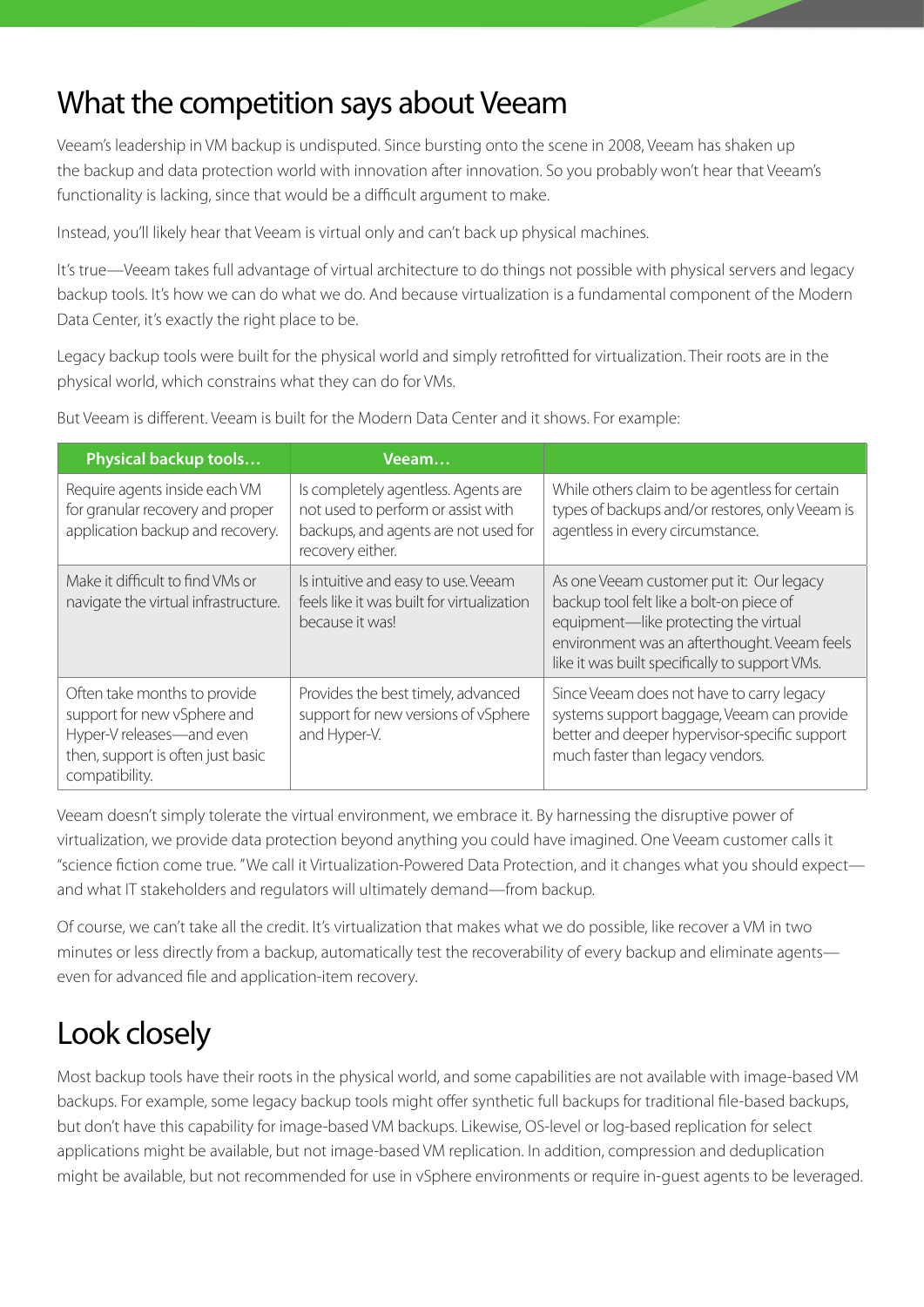## Veeam vs. legacy backup tools

When it comes to VM backup, Veeam provides numerous advantages—both technical and commercial—over physical legacy backup tools. Here are the top 10 advantages according to Veeam customers and partners:

<span id="page-2-1"></span>

|                                                           | <b>Veeam Backup &amp; Replication</b> | Legacy backup tools           |
|-----------------------------------------------------------|---------------------------------------|-------------------------------|
| 1. Agentless                                              | v                                     | X                             |
| 2. Built-in advanced replication                          | V                                     | ×                             |
| 3. Instant VM Recovery™                                   | $\blacktriangleright$ (patented)      | ×                             |
| 4. Instant File-Level Recovery                            | Any OS and file system                | Windows, maybe Linux          |
| 5. Instant application-item recovery                      | Any application and file system       | Select applications only      |
| 6. Automated recovery verification                        | $\blacktriangledown$ (patented)       | ×                             |
| 7. Built-in, source-side compression<br>and deduplication | M                                     | ×                             |
| 8. Simple offsite backups                                 | $\blacktriangleright$                 | ×                             |
| Storage agnostic<br>9.                                    | V                                     | X                             |
| 10. Easy to deploy and configure                          | 15 minutes to self-setup              | Weeks of extensive deployment |

## <span id="page-2-0"></span>**1. Agentless**

Legacy backup tools rely on agents, and they apply this approach to VM backups as well. Some can do a basic crashconsistent, image-based VM backup without an agent (e.g., using VADP, the vSphere APIs for Data Protection), but they still require agents inside VMs for essential functions like granular recoveries and application-consistent backups.

Even if agent licenses are included "for free," agents add operational cost to backup and recovery. Worse yet, they introduce risk.

| $\left(\mathbb{L}\right)$                                                                          | ا\$\$ا                                                         |                                                                                                 |
|----------------------------------------------------------------------------------------------------|----------------------------------------------------------------|-------------------------------------------------------------------------------------------------|
| Considerable time is required to<br>deploy, monitor, maintain and                                  | The time required<br>to maintain agents                        | Agents don't protect:                                                                           |
| upgrade agents in every VM.                                                                        | translates to real costs.                                      | • Powered-off VMs<br>• Newly provisioned VMs                                                    |
| Backup agents in VMs can also<br>create compatibility issues and<br>complicate troubleshooting for | Agents also consume<br>host resources, thus<br>reducing server | • VMs with outdated agents or missing prerequisites                                             |
| "real" VM workloads.                                                                               | consolidation ratios.                                          | • VMs whose agents can't communicate with the backup<br>server (e.g., due to network isolation) |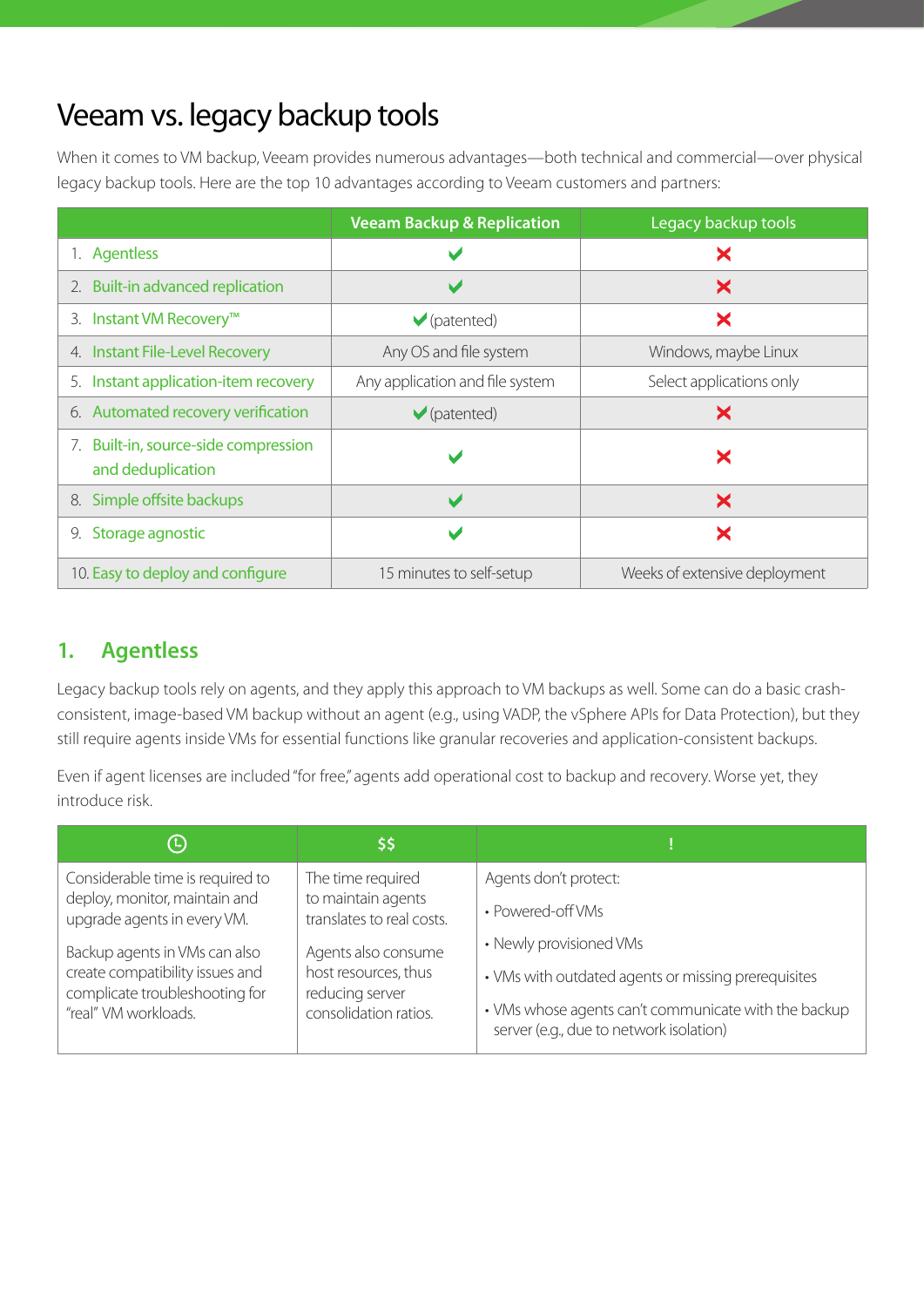Veeam fully embraces virtualization, which eliminates all these issues by eliminating the need for agents:

| <b>AAA</b>                                                                                                               |                                                                                                                                                           | $\boldsymbol{\varnothing}$                                                                                                                                                                                          |
|--------------------------------------------------------------------------------------------------------------------------|-----------------------------------------------------------------------------------------------------------------------------------------------------------|---------------------------------------------------------------------------------------------------------------------------------------------------------------------------------------------------------------------|
| VADP (for vSphere) and<br>standard Windows APIs (for<br>Hyper-V) eliminate the need for<br>data mover agents inside VMs. | Image-based backups (which<br>capture the entire VM) eliminate<br>the need for application and file<br>system indexing and the agents<br>that perform it. | If properly designed, the remaining quest<br>processing can be done by a lightweight, non-<br>persistent run-time process, eliminating the "agent<br>management hell" and other problems associated<br>with agents. |

Veeam performs advanced backup and recovery without the use of agents in VMs. This doesn't mean that Veeam lacks features that legacy backup tools require agents to deliver, such as application-aware backup and recovery, application log truncation, granular application-item recovery, Windows and Linux guest file system indexing, or in-place file restores. Veeam provides all these features and more without agents in VMs.

#### [\(back\)](#page-2-1)

## <span id="page-3-0"></span>**2. Built-in advanced replication**

Legacy backup tools often require different tools and separate licenses in order to replicate your VMs off site. With Veeam, you get advanced VM replication built right into the product, allowing you to easily maintain a copy of your backups on offsite secondary storage.

#### **Built-in WAN Acceleration**

One way customers often attempt to speed up their offsite backups is through a WAN accelerator. While general purpose WAN accelerators can do an excellent job, by definition they have limited content awareness and are not able to take advantage of all of the traffic reduction capabilities that a content-aware, purpose-built WAN accelerator can.

For this reason, Veeam Backup & Replication includes Built-in WAN Acceleration with functionality specifically tuned for Veeam data transfers across the WAN. What this means is that when you need to either replicate your data or copy your backups to an offsite location, Veeam can determine what data blocks are already there, and as a result, send less data across the WAN connection. Veeam's Built-in WAN Acceleration includes global caching, variable length data fingerprinting, traffic compression, and more. And it's up to 50x faster than a standard file copy. Due to its fully integrated nature, enabling network traffic encryption does not ruin data reduction ratios, as is the case with generalpurpose WAN accelerators.

#### **Simple site failover**

Once your data is stored at a secondary location, Veeam also provides a built-in orchestration engine, giving you easy 1-Click site failover when needed. An additional "planned failover" capability is also available to facilitate data center migrations with zero data loss.

#### [\(back\)](#page-2-1)

## <span id="page-3-1"></span>**3. Instant VM Recovery**

Veeam's vPower® technology runs a VM directly from a compressed and deduplicated backup file on regular backup storage. This patented, groundbreaking technology eliminates the need to extract the backup and copy it to production storage—you simply start the VM from the backup (that's why it's called "instant"). If a VM goes down, you can restart it on any host in a matter of minutes and users can keep working while you troubleshoot the problem.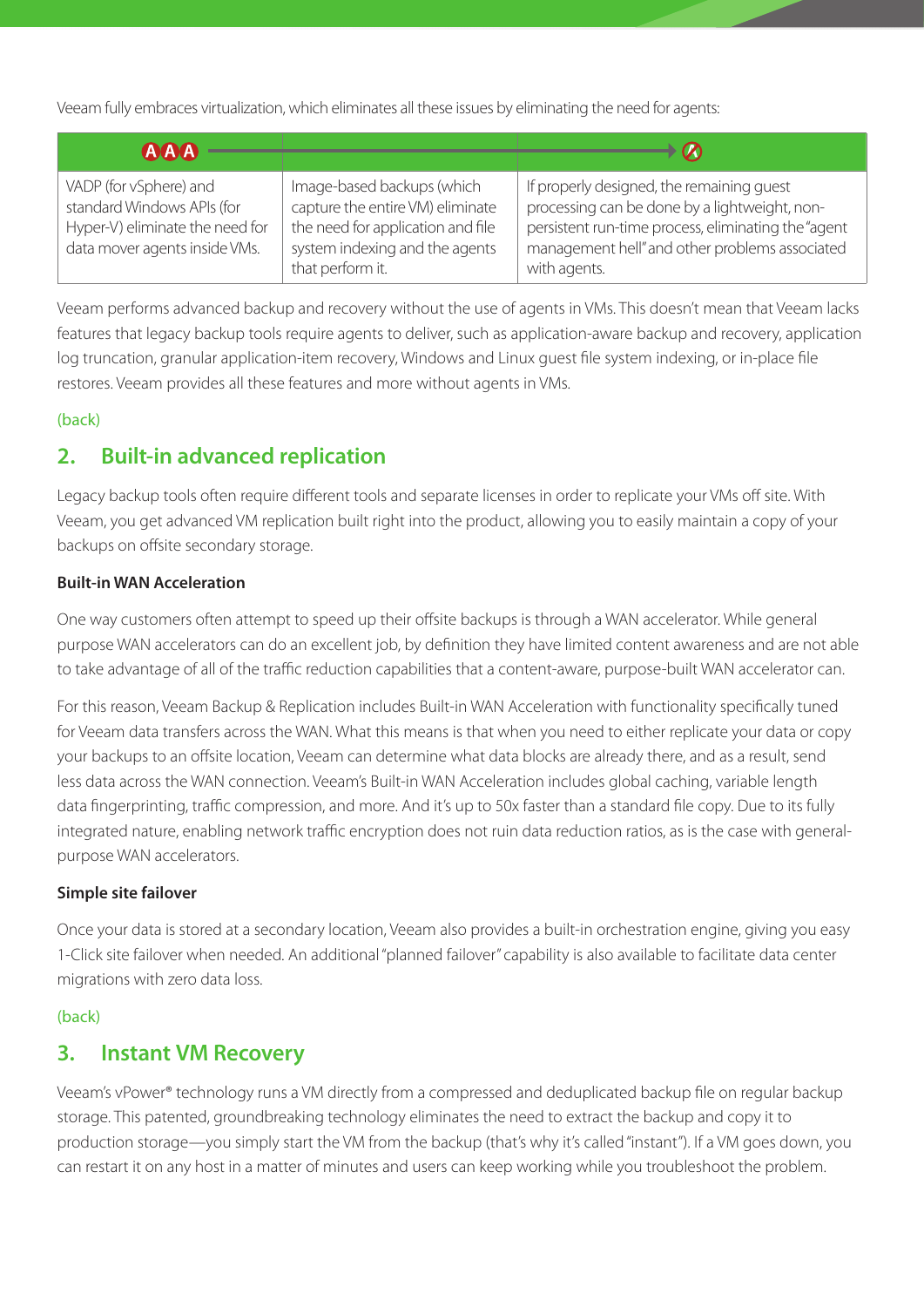#### **Back in a snap**

In an independent lab test commissioned by Veeam, it took under 1.88 minutes to perform an instant recovery of a 200GB vSphere VM, compared to 2.4 hours for standard VM recovery from an image-based backup on disk using a legacy backup tool. That's 77x faster!

Furthermore, the time to do an instant recovery with Veeam remained under 2 minutes, *even as the size of the VM increased*.

An instant recovery of a 16GB Hyper-V VM took just 7 seconds, compared to 9.95 minutes for standard VM recovery from an image-based backup. That's 85x faster! And once again, the time to do an instant recovery remained essentially unchanged even as the size of the VM increased.

#### **Back to normal**

Veeam Instant VM Recovery is like a "temporary spare" for your VMs. To complete the recovery, Veeam will migrate the VM running from the backup to production storage for you, using the best method available (VMware Storage vMotion, Microsoft Hyper-V Live Migration, Veeam Quick Migration, etc.). Depending on the method, full recovery can happen in the background, with no interruption in service or impact on users.

#### **Not even close**

Legacy backup tools have no equivalent instant recovery capability. They may try to expedite recovery with "live recovery" of data volumes or "CBT restore," but they still operate within the conventional "restore then restart" paradigm. While Veeam too provides a CBT restore option, it is important to keep in mind its limitations, which Instant VM Recovery is free from, such as:

- Doesn't work in most common recovery scenarios, including VM deletion and loss of a complete LUN
- Cannot be relied upon in disasters caused by storage issues or host power loss
- Introduces additional risks due to not restoring blocks that are "known" to vSphere as unmodified, but that might have been corrupted on storage by the incident precipitating the restore
- • Doesn't support Microsoft Hyper-V

#### [\(back\)](#page-2-1)

## <span id="page-4-0"></span>**4. Instant File-Level Recovery**

Unlike traditional file-based backups, image-based backups allow for quick recovery of an entire VM on any host, without having to rebuild the system from scratch. But recovery of individual guest files can be a challenge.

Given that file-level recoveries are the most common recovery scenario—often occurring on a daily basis—this challenge must be overcome in order for organizations to adopt image-based backups.

#### **First to market**

From the very beginning, Veeam has provided file-level recovery from image-based backups. In fact, Veeam invented Instant File-Level Recovery (IFLR), which allows IT admins to restore guest files directly from a compressed and deduplicated image-based backup, without having to restore the entire VM first (that's why it's called "instant").

IFLR was initially available for Windows and then for Linux, Unix, BSD, Novell, Solaris and other file systems using patentpending Veeam technology based on an IFLR helper appliance.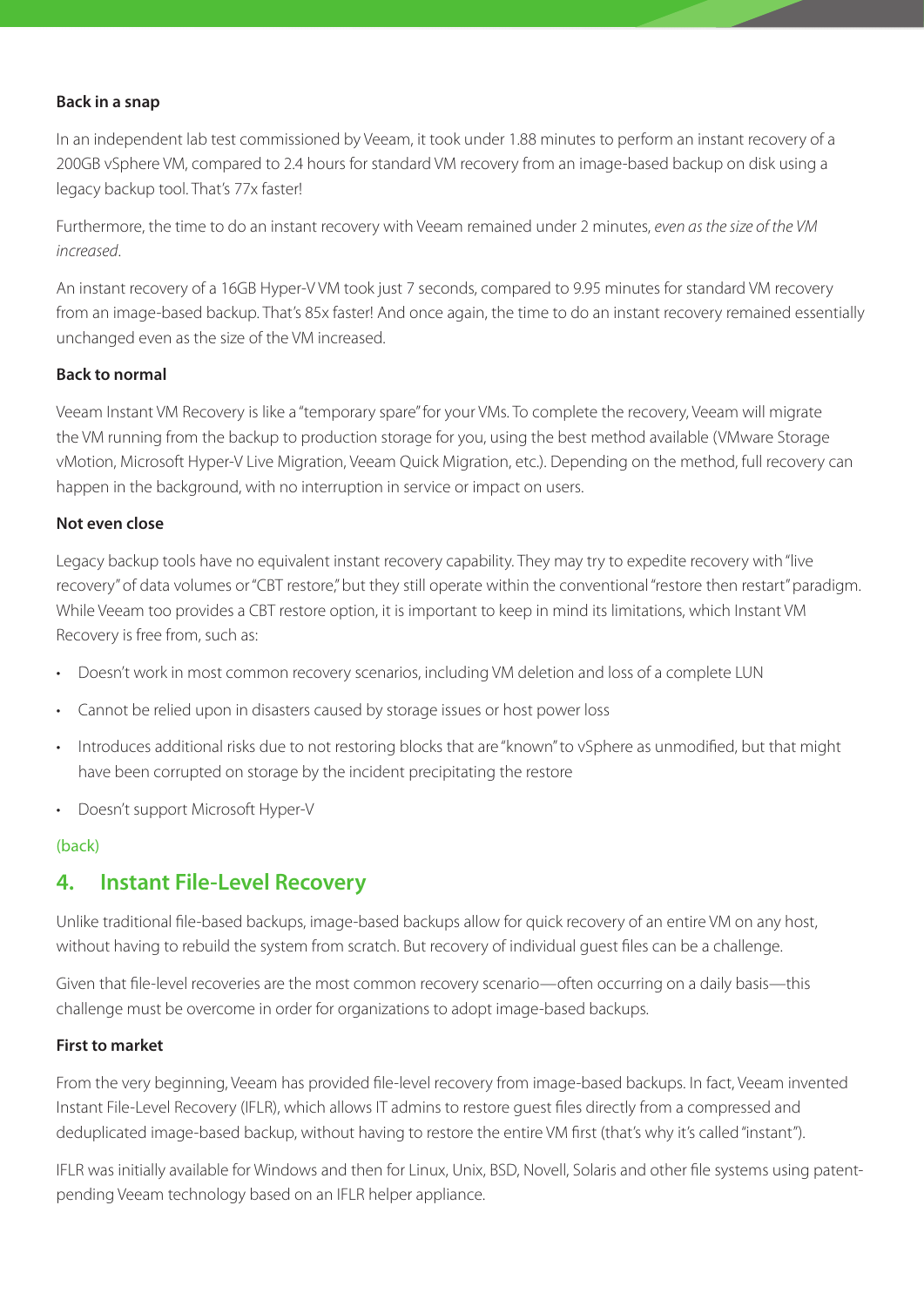#### **Extending the lead**

With support for 17 different file systems, Veeam already holds a substantial lead over other backup tools. And with vPower, Veeam has extended its lead, with the ability to restore individual files from any guest OS and file system, without restoring or starting up the VM at the desired restore point.

#### **1-Click File Restore**

Veeam further extended its lead with 1-Click File Restore, which allows organizations to securely delegate Windows file restores to help desk operators. 1-Click File Restore:

- Leverages guest interaction APIs
- Requires no agents in VMs
- Requires no additional permissions for help desk operators
- Can be limited to direct restores only (so operators never have access to sensitive files)
- Can be limited to specified file types and even specific VMs on per-operator basis

#### **Good enough?**

Some legacy backup tools offer file-level recovery for Windows (and in some cases, Linux) VMs, but special indexing of each backup is typically required.

- If you forget to enable the special indexing, file-level recovery is not possible.
- If your environment can't tolerate the additional processing required to index file system of large file servers, filelevel recovery is not possible.
- File-level recovery for many OSs and file systems is not possible at all.
- • In-place restores, if available, typically require agents in VMs, and direct network connection from a backup server to a target VM.

#### [\(back\)](#page-2-1)

### <span id="page-5-0"></span>**5. Instant application-item recovery**

With Veeam Explorer™ technology for e-discovery and granular recovery, application-item recovery just got a lot faster and easier. Now you can zero in on exactly what you need to recover and restore individual items directly from your backups. There is a Veeam Explorer for the following applications:

**Microsoft Exchange**: Get instant visibility into Exchange 2010 and 2013 backups, advanced search capabilities, and quick recovery of individual Exchange items (emails, contacts, notes, etc.) and Online Archive mailboxes—even harddeleted items

**Microsoft Active Directory**: Search and restore all Active Directory (AD) object types, such as users, groups, computer accounts and contacts—even user and computer passwords

**Microsoft SQL Server**: Get fast transaction-level recovery of SQL databases, including agentless transaction log backup and replay, so you can restore your SQL databases to a precise point in time and achieve low recovery time and point objectives (RTPO™)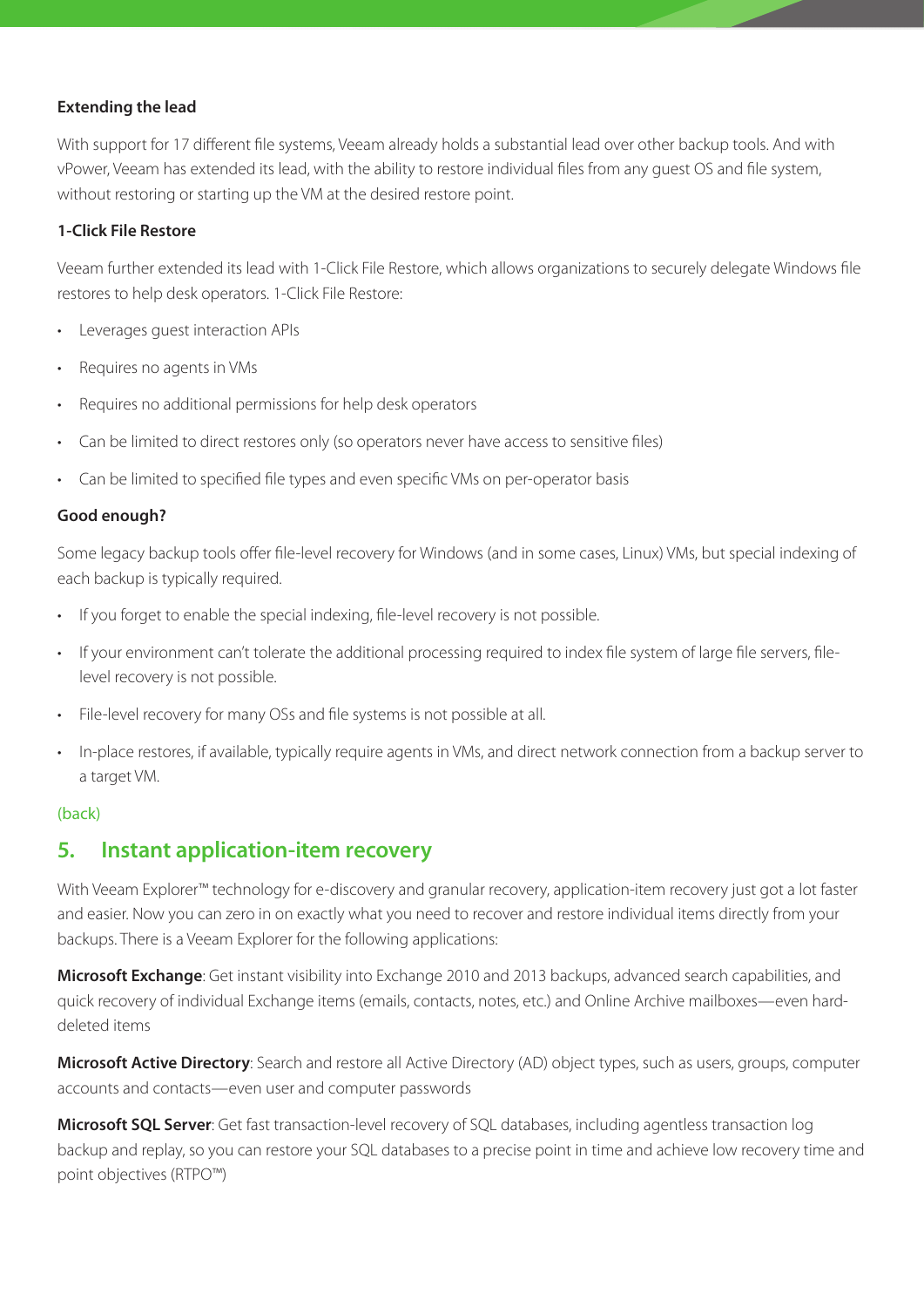**Microsoft SharePoint**: Browse SharePoint 2010 and 2013 backups, search for specific SharePoint files and quickly recover items directly to their original SharePoint server or send them as an email attachment

In addition to Veeam Explorer, Veeam also offers its vPower technology, enabling recovery of individual objects from any virtualized application, on any OS, without restoring the entire VM first. For example, you can recover individual rows and tables from an Oracle database running on Solaris, or individual customer records from a Unix-based CRM system.

We call it U-AIR®, or Universal Application-Item Recovery. It's an innovative, patented solution to the age-old problem of what to do when users accidentally delete important emails or scripts incorrectly update records.

#### **What it means for you**

U-AIR addresses the limitations of existing object-level recovery methods. U-AIR is:

- **Inexpensive**: Doesn't require agents, additional backups or additional software tools
- Universal: Works with any virtualized application and the application's native management tools and permissions
- **• Durable**: Not tied to application internals so it's easy to maintain and works seamlessly with new application patches and releases

#### **The alternative**

Some legacy backup tools offer object-level recovery, but:

- Object-level recovery is available for only a few specific applications
- Special agents are required, and in many cases, separately created backups or special metadata collection are also required
- • The additional backup processing can be quite resource-intensive and/or slow, so customers often limit their use of object-level backup and recovery (e.g., only do granular backups of executives' mailboxes)
- If the special processing fails for any reason (even if the backup job reports success), you cannot recover application items at all

#### [\(back\)](#page-2-1)

## <span id="page-6-0"></span>**6. Automated recovery verification**

Of course, you can't do any sort of recovery—instant or otherwise—if your backups are bad. But how do you know if your backup is unrecoverable? Even if a backup job completes successfully and the backup file passes its integrity check, you might not be able to recover from the backup. For example:

- The system you're backing up may be in an unbootable state (e.g., a critical configuration file or registry key might have been deleted or corrupted)
- There might be installation, update or system reconfiguration tasks pending reboot
- A hot backup might have captured the system or application data in an inconsistent state

The only way to be sure that you can recover from a backup is to do a test restore. All the backup vendors know this. But testing every backup is simply not possible…unless you have Veeam.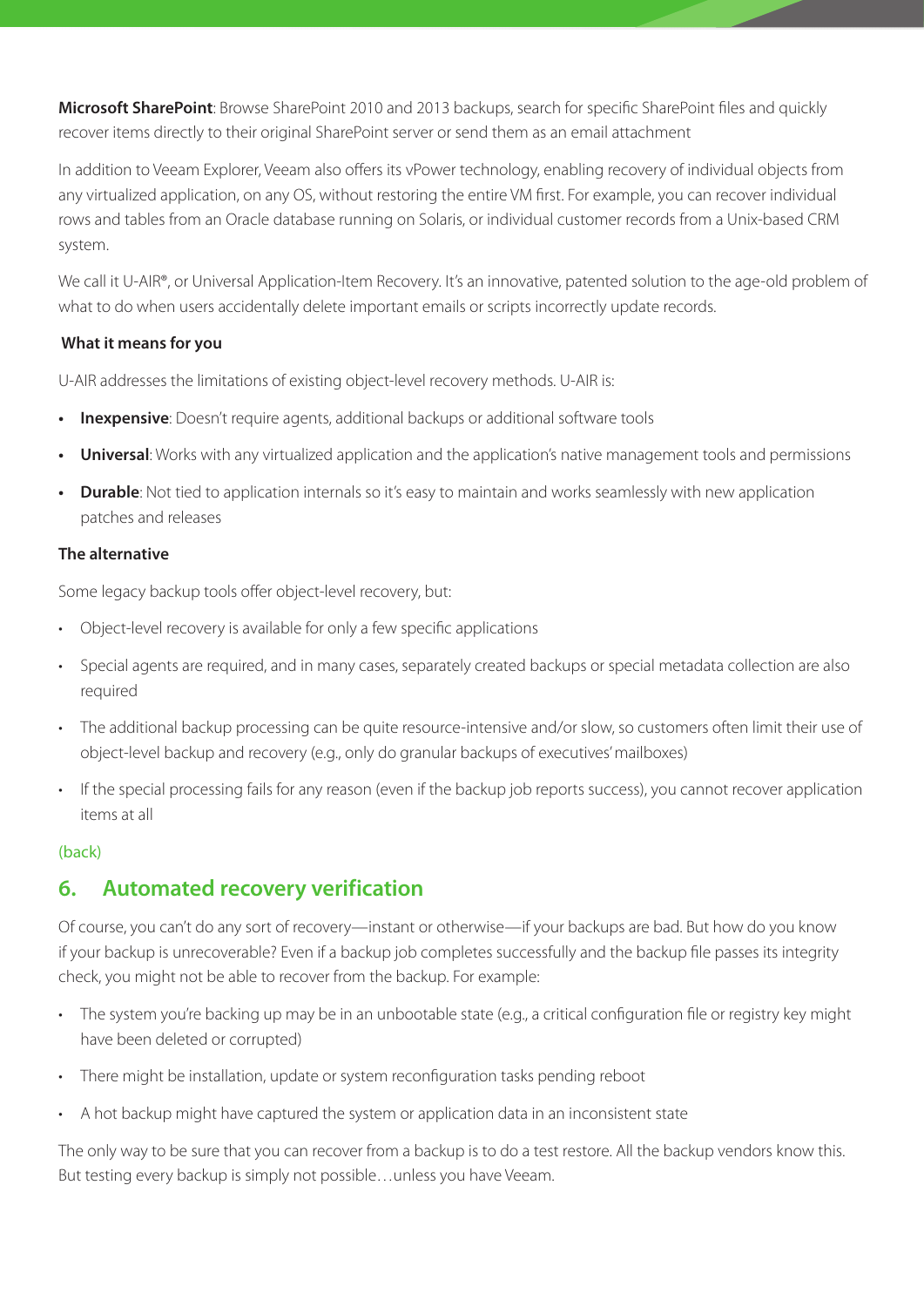#### **SureBackup**

Veeam SureBackup® allows you to verify the recoverability of your backups—not just a few selected backups, but every backup, of every VM, every time.

This patented technology:

- Automates the recovery verification process
- Uses available resources in the existing production or test environment
- Does not affect your backup window

During recovery verification, SureBackup:

- Creates a VM in an isolated Virtual Lab (which Veeam automatically creates and manages for you)
- Runs the VM directly from the backup file using vPower
- Starts the VM, boots the OS and confirms that applications inside the VM are running normally
- Can even test a group of dependent VMs (e.g., DNS server, domain controller and Exchange Server)

#### **Virtual Lab for Replicas**

Not only can you verify recoverability of your backups with SureBackup, with Virtual Lab for Replicas, Veeam has extended its Virtual Lab capabilities beyond the local backup environment to cover disaster recovery (DR) sites as well. This powerful capability allows you to:

- Perform automated replica verification (test failover) to ensure that your replicas are available if needed
- Create isolated test environments that are exact copies of your production environment, but that use DR site resources—not production resources—so that you can try out software updates, OS patches, or other changes before applying them to your production environment—without any negative impact

How many other backup solutions increase the value of your existing idle resources by putting them to productive work?

#### **Don't settle for less**

You no longer have to settle for backups that "might work" or "should work." Instead, you can rest easy knowing that your backups—whether local or remote—actually do work and are available when needed.

#### [\(back\)](#page-2-1)

## <span id="page-7-0"></span>**7. Built-in source-side compression and deduplication**

While many backup vendors offer various ways to reduce your growing data footprint, most of the time these solutions require agents and/or do not work as well in virtual environments.

Veeam offers built-in source-side compression and deduplication that was specifically designed with virtual servers in mind. With Veeam, you don't have to treat your virtual servers as if they were physical servers by installing an agent in each of them in order to deduplicate your data.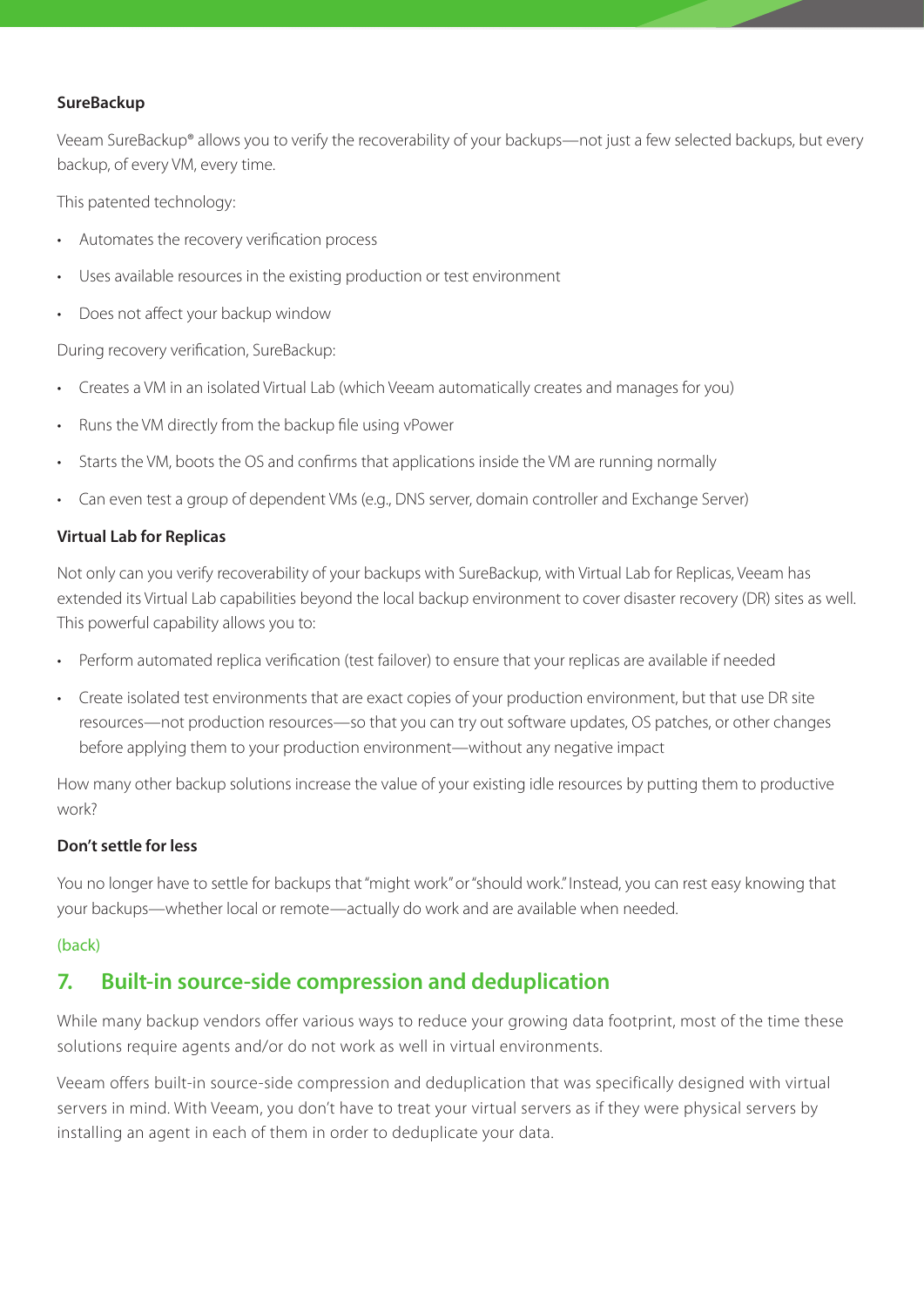Veeam's multi-pronged approach to reduce the size of backups (as well as network bandwidth consumption) includes the following:

| <b>Deduplication</b>                    | Many VMs have the same OS and/or applications installed, making image-based backups ideal<br>candidates for deduplication. That's why Veeam included deduplication from the beginning. In<br>fact, Veeam was the first vendor to implement deduplication in a VM backup product. Veeam's<br>inline, source-side, block-level deduplication typically results in a 10x reduction in network<br>traffic and backup storage consumption. And it's included at no charge.                  |
|-----------------------------------------|----------------------------------------------------------------------------------------------------------------------------------------------------------------------------------------------------------------------------------------------------------------------------------------------------------------------------------------------------------------------------------------------------------------------------------------------------------------------------------------|
| <b>Compression</b>                      | To further reduce backup size, Veeam can also compress backup files.                                                                                                                                                                                                                                                                                                                                                                                                                   |
| <b>Whitespace removal</b>               | VM disks often contain empty blocks, and Veeam excludes these from backups to save space.                                                                                                                                                                                                                                                                                                                                                                                              |
| <b>Swap file exclusion</b>              | Data contained in swap files isn't necessary when recovering VMs or VM data, so Veeam<br>excludes them from backups.                                                                                                                                                                                                                                                                                                                                                                   |
| <b>Single backup</b>                    | With Veeam, you only ever need one backup regardless of what kind of recovery operation<br>you might need to perform. Full VM recovery, granular, application-item recovery and instant<br>file-level recovery are all available from the same image-based backup for any virtualized<br>application and any quest OS.                                                                                                                                                                 |
| "Forever incremental"<br><b>backups</b> | Synthetic full backups eliminate the need for periodically running and transferring the data of<br>complete full backups by creating new, synthetic, full backups from incremental backups. This<br>"forever incremental" approach to backup is both proven and desirable because it reduces load<br>on the production environment.                                                                                                                                                    |
|                                         | In fact, forever incremental is the only way to protect very large VMs that would otherwise take<br>the better part of a day-or even longer-to back up (even with the fastest and most efficient<br>backup tool). Likewise, forever incremental is essential when backing up off site over a WAN.                                                                                                                                                                                      |
|                                         | Synthetic full backup can also reduce backup storage requirements by 60% or more. For<br>example, say you have a 100GB VM and your organization's policy requires you to keep 30<br>days of backups on disk. Assuming 5% of the data changes daily, if you were to take weekly full<br>backups and daily incrementals, you would need 655GB of backup storage. But with a single<br>synthetic full backup and incrementals, you need only 250GB of backup storage-a savings of<br>62%. |

#### [\(back\)](#page-2-1)

## <span id="page-8-0"></span>**8. Simple offsite backups**

When it comes to protecting your data, many customers struggle with maintaining a proper DR site. Often, it can be costly and time-consuming to get backups off site.

To help mitigate this impact, Veeam Backup & Replication offers some key features to make it faster, easier and more cost-effective to get your backups off site.

#### **Built-in WAN Acceleration**

As referenced earlier, Veeam offers a Built-in WAN Acceleration capability that's specifically tuned for Veeam data transfers across the WAN. This is not only useful for replication, but for copying backups off site as well.

#### **Backup Copy jobs**

Built-in WAN Acceleration can be used with Veeam's Backup Copy jobs feature. This feature provides an automated way to copy VMs to either local or remote storage locations. It also enables proper backup and retention policies (e.g., grandfather/father/son) to help meet long-term retention requirements. Together, Built-in WAN Acceleration with Backup Copy jobs provide an easier, simpler way to get your backups off site.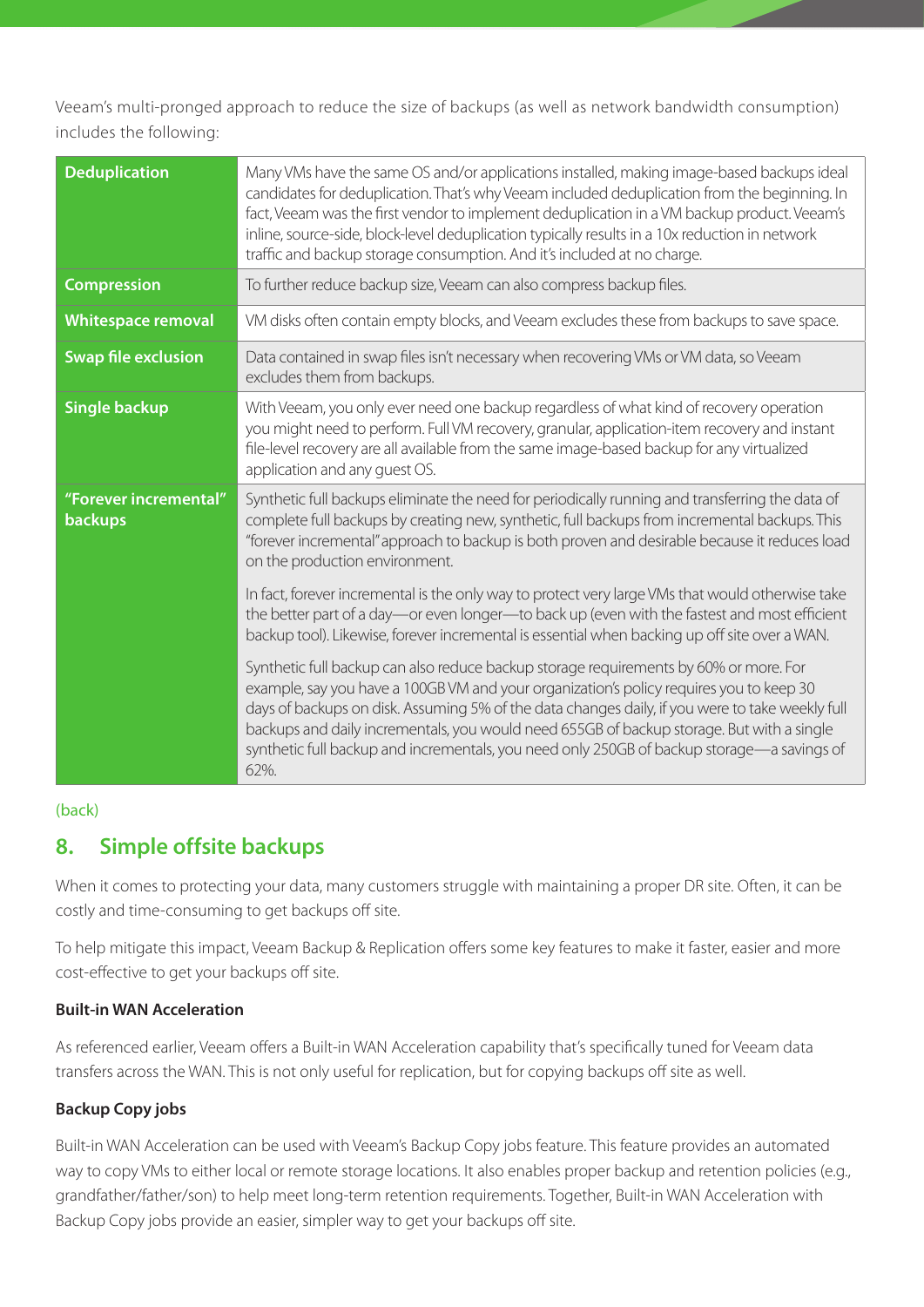#### **Connect to the cloud**

To make storing offsite backups even easier, Veeam also offers the ability to seamlessly store your backups in the cloud backup repository hosted by a service provider, with Veeam Cloud Connect. Your backups can be created or copied off site over the Internet securely through an SSL-protected connection. Veeam Cloud Connect enables offsite protection without the need to invest in a second site.

#### **Security**

Finally, you might be wondering how safe your data is as it moves from one storage location to another across the WAN. To mitigate these concerns, Veeam offers end-to-end encryption, allowing you to secure your data via AES 256 bit encryption in three different locations:

- At source (during backups), before it leaves your network perimeter
- In flight as your data is transferred
- At rest, which includes hardware and software tape encryption

These three encryption options provide flexibility with regard to when and where you can leverage encryption.

With the combination of Built-in WAN Acceleration, Backup Copy jobs, Veeam Cloud Connect, and end-to-end encryption, along with the ability to send your backups off site to disk, cloud or tape, Veeam Backup & Replication offers a flexible, secure, simple way to more easily and cost effectively get your backups off site.

#### [\(back\)](#page-2-1)

## <span id="page-9-0"></span>**9. Storage agnostic**

Veeam is storage-agnostic, so you can use it with any mix of production and backup storage across data centers, remote offices and DR sites. Customers appreciate this flexibility, which:

- Avoids vendor lock-in
- Optimizes storage spend
- Makes it easy to integrate acquired companies
- Allows old production storage to have a new life as backup storage

#### [\(back\)](#page-2-1)

## <span id="page-9-1"></span>**10. Easy to deploy and configure**

With a product as powerful as Veeam Backup & Replication, it must be expensive and time consuming to install, right? After all, the typical legacy backup solution requires weeks to deploy, even with a team of expensive consultants, and often just to upgrade from one version to the next!

But the power and elegance of Veeam Backup & Replication extends beyond its feature set such that installation and deployment can occur in a fraction of the time and expense. With Veeam Backup & Replication v7, individual IT administrators reported 60 minutes to download, install, configure and complete a full backup of 25 VMs!

Compare that to legacy, agent-based legacy backup solutions, which normally require weeks of professional services to be deployed.

#### [\(back\)](#page-2-1)